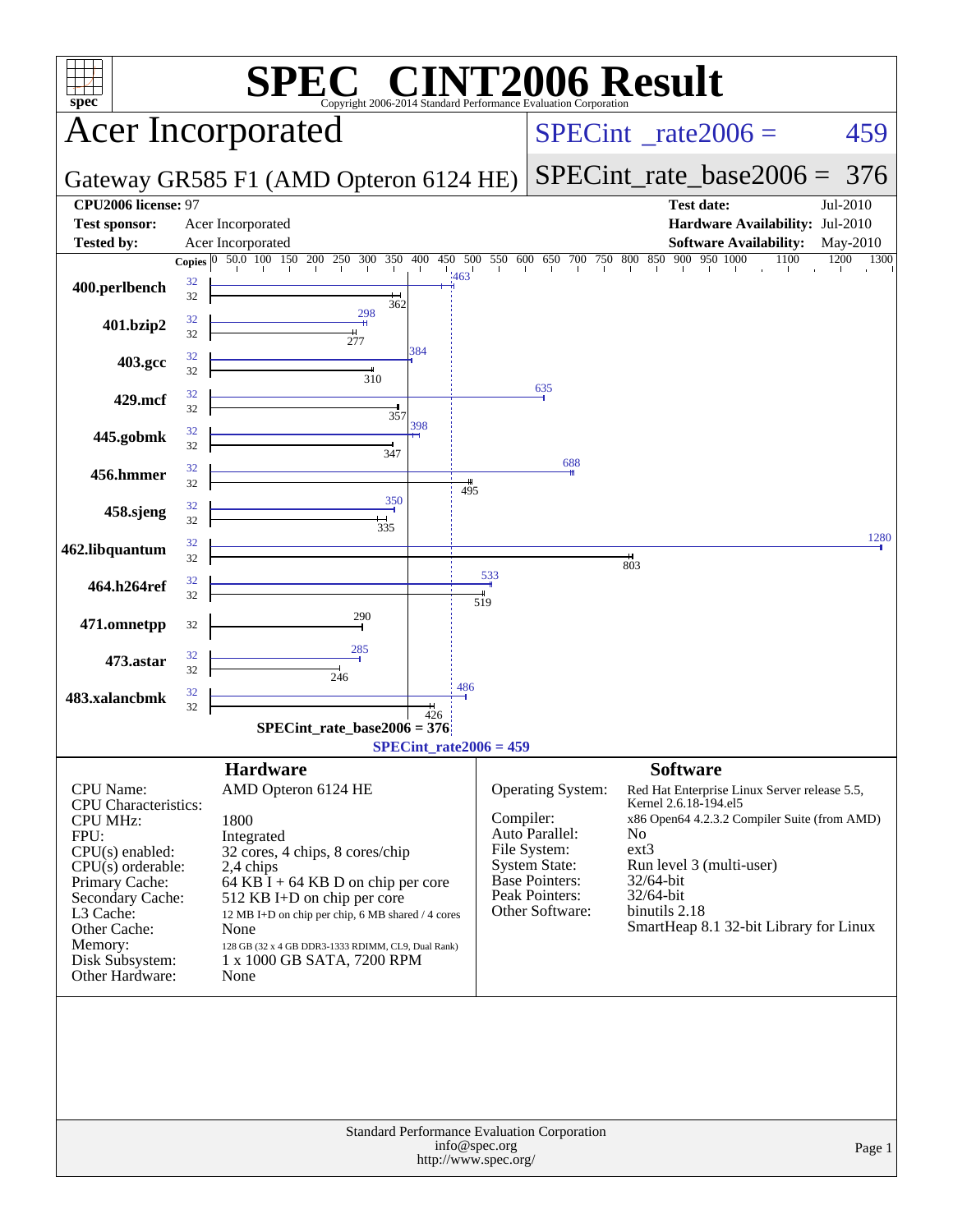

# **[SPEC CINT2006 Result](http://www.spec.org/auto/cpu2006/Docs/result-fields.html#SPECCINT2006Result)**

# Acer Incorporated

### SPECint rate $2006 = 459$

Gateway GR585 F1 (AMD Opteron 6124 HE)

[SPECint\\_rate\\_base2006 =](http://www.spec.org/auto/cpu2006/Docs/result-fields.html#SPECintratebase2006) 376

### **[CPU2006 license:](http://www.spec.org/auto/cpu2006/Docs/result-fields.html#CPU2006license)** 97 **[Test date:](http://www.spec.org/auto/cpu2006/Docs/result-fields.html#Testdate)** Jul-2010

**[Test sponsor:](http://www.spec.org/auto/cpu2006/Docs/result-fields.html#Testsponsor)** Acer Incorporated **[Hardware Availability:](http://www.spec.org/auto/cpu2006/Docs/result-fields.html#HardwareAvailability)** Jul-2010 **[Tested by:](http://www.spec.org/auto/cpu2006/Docs/result-fields.html#Testedby)** Acer Incorporated **[Software Availability:](http://www.spec.org/auto/cpu2006/Docs/result-fields.html#SoftwareAvailability)** May-2010

### **[Results Table](http://www.spec.org/auto/cpu2006/Docs/result-fields.html#ResultsTable)**

|                                                                                                          | <b>Base</b>   |                |            |                |            |                |       | <b>Peak</b>   |                |              |                |              |                |              |
|----------------------------------------------------------------------------------------------------------|---------------|----------------|------------|----------------|------------|----------------|-------|---------------|----------------|--------------|----------------|--------------|----------------|--------------|
| <b>Benchmark</b>                                                                                         | <b>Copies</b> | <b>Seconds</b> | Ratio      | <b>Seconds</b> | Ratio      | <b>Seconds</b> | Ratio | <b>Copies</b> | <b>Seconds</b> | <b>Ratio</b> | <b>Seconds</b> | <b>Ratio</b> | <b>Seconds</b> | <b>Ratio</b> |
| 400.perlbench                                                                                            | 32            | 901            | 347        | 863            | <b>362</b> | 862            | 363   | 32            | 711            | 440          | 675            | 463          | 674            | 464          |
| 401.bzip2                                                                                                | 32            | 1138           | 271        | 1113           | 277        | 1113           | 277   | 32            | 1060           | 291          | 1037           | <u>298</u>   | 1036           | 298          |
| $403.\mathrm{gcc}$                                                                                       | 32            | 832            | 310        | 831            | 310        | 837            | 308   | 32            | 673            | 383          | 671            | 384          | 671            | 384          |
| $429$ .mcf                                                                                               | 32            | 818            | 357        | 820            | 356        | 812            | 359   | 32            | 459            | 636          | 460            | 635          | 459            | 635          |
| $445$ .gobmk                                                                                             | 32            | 968            | 347        | 967            | 347        | 967            | 347   | 32            | 844            | 398          | 843            | 398          | 870            | 386          |
| 456.hmmer                                                                                                | 32            | 604            | 495        | 607            | 492        | 600            | 498   | 32            | 435            | 686          | 432            | 691          | 434            | 688          |
| $458$ .sjeng                                                                                             | 32            | 1156           | <b>335</b> | 1155           | 335        | 1217           | 318   | 32            | 1106           | 350          | 1104           | 351          | 1106           | <b>350</b>   |
| 462.libquantum                                                                                           | 32            | 824            | 805        | 832            | 797        | 826            | 803   | 32            | 520            | 1280         | 518            | 1280         | 519            | 1280         |
| 464.h264ref                                                                                              | 32            | 1368           | 518        | 1359           | 521        | 1364           | 519   | 32            | 1328           | 533          | 1321           | 536          | 1329           | 533          |
| 471.omnetpp                                                                                              | 32            | 688            | 291        | 691            | <b>290</b> | 693            | 289   | 32            | 688            | 291          | 691            | 290          | 693            | 289          |
| $473$ . astar                                                                                            | 32            | 913            | 246        | 910            | 247        | 912            | 246   | 32            | 787            | 286          | 790            | 284          | 788            | 285          |
| 483.xalancbmk                                                                                            | 32            | 528            | 418        | 518            | 426        | 519            | 426   | 32            | 454            | 486          | 454            | 486          | 455            | 485          |
| Results appear in the order in which they were run. Bold underlined text indicates a median measurement. |               |                |            |                |            |                |       |               |                |              |                |              |                |              |

### **[Submit Notes](http://www.spec.org/auto/cpu2006/Docs/result-fields.html#SubmitNotes)**

The config file option 'submit' was used. 'numactl' was used to bind copies to the cores. See the configuration file for details.

### **[Operating System Notes](http://www.spec.org/auto/cpu2006/Docs/result-fields.html#OperatingSystemNotes)**

'ulimit -s unlimited' was used to set environment stack size 'ulimit -l 2097152' was used to set environment locked pages in memory limit

Set vm/nr\_hugepages=28672 in /etc/sysctl.conf mount -t hugetlbfs nodev /mnt/hugepages

### **[General Notes](http://www.spec.org/auto/cpu2006/Docs/result-fields.html#GeneralNotes)**

Environment variables set by runspec before the start of the run: HUGETLB\_LIMIT = "896" LD\_LIBRARY\_PATH = "/spec/amd1002mc-rate-libs-revB/64:/spec/amd1002mc-rate-libs-revB/32"

The x86 Open64 Compiler Suite is only available from (and supported by) AMD at <http://developer.amd.com/cpu/open64>

This result was measured on the Gateway GR585 F1. The Acer AR585 F1 and Gateway GR585 F1 are electronically equivalent.

> Standard Performance Evaluation Corporation [info@spec.org](mailto:info@spec.org) <http://www.spec.org/>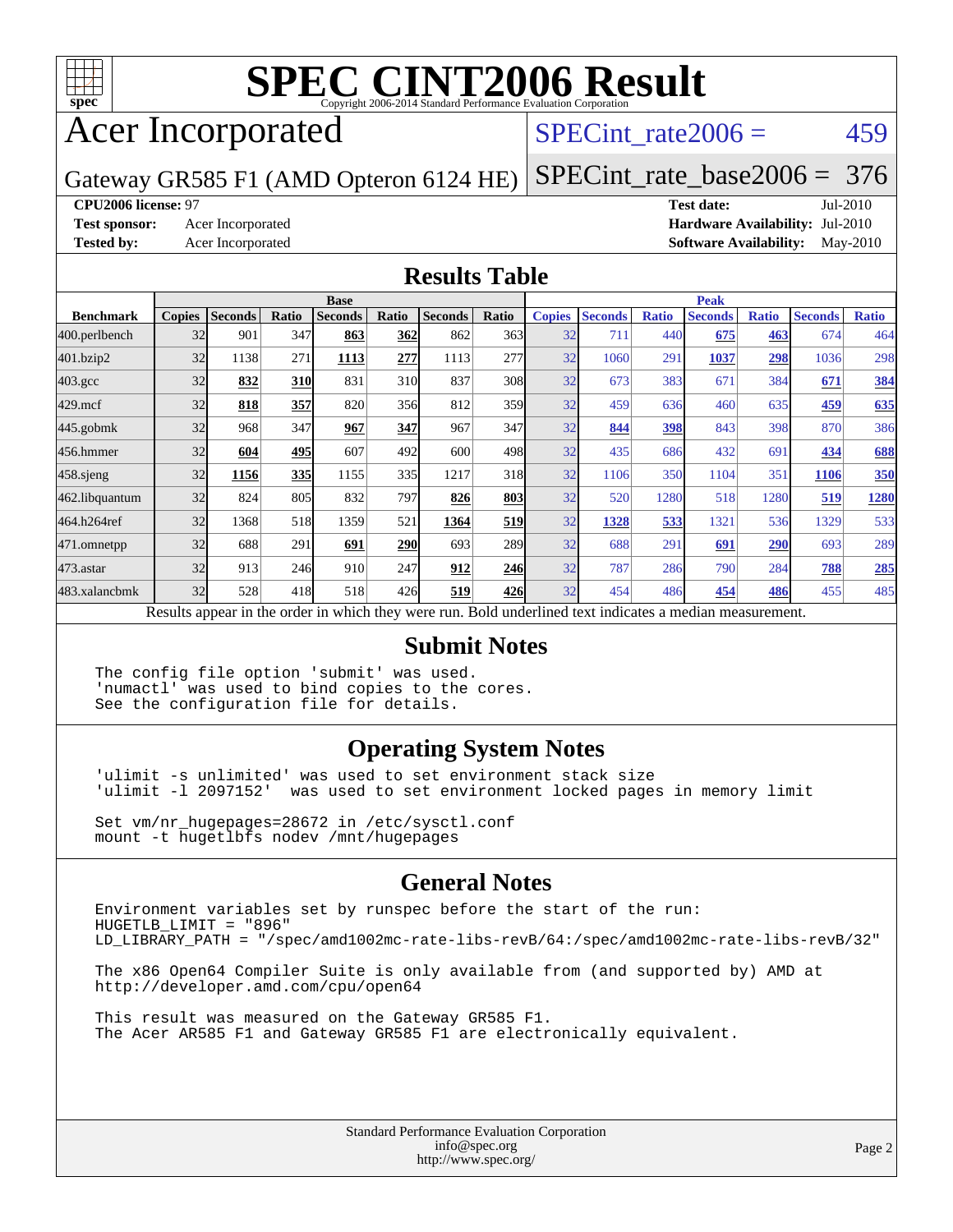

# **[SPEC CINT2006 Result](http://www.spec.org/auto/cpu2006/Docs/result-fields.html#SPECCINT2006Result)**

# Acer Incorporated

SPECint rate $2006 = 459$ 

[SPECint\\_rate\\_base2006 =](http://www.spec.org/auto/cpu2006/Docs/result-fields.html#SPECintratebase2006) 376

Gateway GR585 F1 (AMD Opteron 6124 HE)

**[Test sponsor:](http://www.spec.org/auto/cpu2006/Docs/result-fields.html#Testsponsor)** Acer Incorporated **[Hardware Availability:](http://www.spec.org/auto/cpu2006/Docs/result-fields.html#HardwareAvailability)** Jul-2010

**[CPU2006 license:](http://www.spec.org/auto/cpu2006/Docs/result-fields.html#CPU2006license)** 97 **[Test date:](http://www.spec.org/auto/cpu2006/Docs/result-fields.html#Testdate)** Jul-2010 **[Tested by:](http://www.spec.org/auto/cpu2006/Docs/result-fields.html#Testedby)** Acer Incorporated **[Software Availability:](http://www.spec.org/auto/cpu2006/Docs/result-fields.html#SoftwareAvailability)** May-2010

### **[Base Compiler Invocation](http://www.spec.org/auto/cpu2006/Docs/result-fields.html#BaseCompilerInvocation)**

[C benchmarks](http://www.spec.org/auto/cpu2006/Docs/result-fields.html#Cbenchmarks): [opencc](http://www.spec.org/cpu2006/results/res2010q3/cpu2006-20100826-13066.flags.html#user_CCbase_Fopencc)

[C++ benchmarks:](http://www.spec.org/auto/cpu2006/Docs/result-fields.html#CXXbenchmarks) [openCC](http://www.spec.org/cpu2006/results/res2010q3/cpu2006-20100826-13066.flags.html#user_CXXbase_FopenCC)

### **[Base Portability Flags](http://www.spec.org/auto/cpu2006/Docs/result-fields.html#BasePortabilityFlags)**

 400.perlbench: [-DSPEC\\_CPU\\_LP64](http://www.spec.org/cpu2006/results/res2010q3/cpu2006-20100826-13066.flags.html#b400.perlbench_basePORTABILITY_DSPEC_CPU_LP64) [-DSPEC\\_CPU\\_LINUX\\_X64](http://www.spec.org/cpu2006/results/res2010q3/cpu2006-20100826-13066.flags.html#b400.perlbench_baseCPORTABILITY_DSPEC_CPU_LINUX_X64) 401.bzip2: [-DSPEC\\_CPU\\_LP64](http://www.spec.org/cpu2006/results/res2010q3/cpu2006-20100826-13066.flags.html#suite_basePORTABILITY401_bzip2_DSPEC_CPU_LP64) 403.gcc: [-DSPEC\\_CPU\\_LP64](http://www.spec.org/cpu2006/results/res2010q3/cpu2006-20100826-13066.flags.html#suite_basePORTABILITY403_gcc_DSPEC_CPU_LP64) 429.mcf: [-DSPEC\\_CPU\\_LP64](http://www.spec.org/cpu2006/results/res2010q3/cpu2006-20100826-13066.flags.html#suite_basePORTABILITY429_mcf_DSPEC_CPU_LP64) 445.gobmk: [-DSPEC\\_CPU\\_LP64](http://www.spec.org/cpu2006/results/res2010q3/cpu2006-20100826-13066.flags.html#suite_basePORTABILITY445_gobmk_DSPEC_CPU_LP64) 456.hmmer: [-DSPEC\\_CPU\\_LP64](http://www.spec.org/cpu2006/results/res2010q3/cpu2006-20100826-13066.flags.html#suite_basePORTABILITY456_hmmer_DSPEC_CPU_LP64) 458.sjeng: [-DSPEC\\_CPU\\_LP64](http://www.spec.org/cpu2006/results/res2010q3/cpu2006-20100826-13066.flags.html#suite_basePORTABILITY458_sjeng_DSPEC_CPU_LP64) 462.libquantum: [-DSPEC\\_CPU\\_LP64](http://www.spec.org/cpu2006/results/res2010q3/cpu2006-20100826-13066.flags.html#suite_basePORTABILITY462_libquantum_DSPEC_CPU_LP64) [-DSPEC\\_CPU\\_LINUX](http://www.spec.org/cpu2006/results/res2010q3/cpu2006-20100826-13066.flags.html#b462.libquantum_baseCPORTABILITY_DSPEC_CPU_LINUX) 464.h264ref: [-DSPEC\\_CPU\\_LP64](http://www.spec.org/cpu2006/results/res2010q3/cpu2006-20100826-13066.flags.html#suite_basePORTABILITY464_h264ref_DSPEC_CPU_LP64) 483.xalancbmk: [-DSPEC\\_CPU\\_LINUX](http://www.spec.org/cpu2006/results/res2010q3/cpu2006-20100826-13066.flags.html#b483.xalancbmk_baseCXXPORTABILITY_DSPEC_CPU_LINUX)

### **[Base Optimization Flags](http://www.spec.org/auto/cpu2006/Docs/result-fields.html#BaseOptimizationFlags)**

[C benchmarks](http://www.spec.org/auto/cpu2006/Docs/result-fields.html#Cbenchmarks):

[-march=barcelona](http://www.spec.org/cpu2006/results/res2010q3/cpu2006-20100826-13066.flags.html#user_CCbase_F-march_8ea39521cada96f307a04d0b8b9c6ffb) [-mso](http://www.spec.org/cpu2006/results/res2010q3/cpu2006-20100826-13066.flags.html#user_CCbase_F-mso) [-Ofast](http://www.spec.org/cpu2006/results/res2010q3/cpu2006-20100826-13066.flags.html#user_CCbase_F-Ofast) [-CG:local\\_sched\\_alg=1](http://www.spec.org/cpu2006/results/res2010q3/cpu2006-20100826-13066.flags.html#user_CCbase_F-CG:local_sched_alg_2175ca61f1a2717f1ec57b14995b9e7a) [-HP:bdt=2m:heap=2m](http://www.spec.org/cpu2006/results/res2010q3/cpu2006-20100826-13066.flags.html#user_CCbase_F-HUGEPAGE_855e97383b49831f390a2af16fe7202f)

[C++ benchmarks:](http://www.spec.org/auto/cpu2006/Docs/result-fields.html#CXXbenchmarks)

[-march=barcelona](http://www.spec.org/cpu2006/results/res2010q3/cpu2006-20100826-13066.flags.html#user_CXXbase_F-march_8ea39521cada96f307a04d0b8b9c6ffb) [-mso](http://www.spec.org/cpu2006/results/res2010q3/cpu2006-20100826-13066.flags.html#user_CXXbase_F-mso) [-Ofast](http://www.spec.org/cpu2006/results/res2010q3/cpu2006-20100826-13066.flags.html#user_CXXbase_F-Ofast) [-m32](http://www.spec.org/cpu2006/results/res2010q3/cpu2006-20100826-13066.flags.html#user_CXXbase_F-m32) [-INLINE:aggressive=on](http://www.spec.org/cpu2006/results/res2010q3/cpu2006-20100826-13066.flags.html#user_CXXbase_F-INLINE:aggressive_e14807c0a1e56a6a83cb25ab07c7ae8a) [-CG:cmp\\_peep=on](http://www.spec.org/cpu2006/results/res2010q3/cpu2006-20100826-13066.flags.html#user_CXXbase_F-CG:cmp_peep_ab90c979e95bee1f1f617a32622424ed) [-L/root/work/libraries/SmartHeap-8.1/lib -lsmartheap](http://www.spec.org/cpu2006/results/res2010q3/cpu2006-20100826-13066.flags.html#user_CXXbase_F-L_lib_directory_lsmartheap_9ab549d8336b8b0ffe7b94e3ae706265)

### **[Peak Compiler Invocation](http://www.spec.org/auto/cpu2006/Docs/result-fields.html#PeakCompilerInvocation)**

[C benchmarks](http://www.spec.org/auto/cpu2006/Docs/result-fields.html#Cbenchmarks): [opencc](http://www.spec.org/cpu2006/results/res2010q3/cpu2006-20100826-13066.flags.html#user_CCpeak_Fopencc)

[C++ benchmarks:](http://www.spec.org/auto/cpu2006/Docs/result-fields.html#CXXbenchmarks) [openCC](http://www.spec.org/cpu2006/results/res2010q3/cpu2006-20100826-13066.flags.html#user_CXXpeak_FopenCC)

## **[Peak Portability Flags](http://www.spec.org/auto/cpu2006/Docs/result-fields.html#PeakPortabilityFlags)**

 400.perlbench: [-DSPEC\\_CPU\\_LP64](http://www.spec.org/cpu2006/results/res2010q3/cpu2006-20100826-13066.flags.html#b400.perlbench_peakPORTABILITY_DSPEC_CPU_LP64) [-DSPEC\\_CPU\\_LINUX\\_X64](http://www.spec.org/cpu2006/results/res2010q3/cpu2006-20100826-13066.flags.html#b400.perlbench_peakCPORTABILITY_DSPEC_CPU_LINUX_X64) 401.bzip2: [-DSPEC\\_CPU\\_LP64](http://www.spec.org/cpu2006/results/res2010q3/cpu2006-20100826-13066.flags.html#suite_peakPORTABILITY401_bzip2_DSPEC_CPU_LP64) 445.gobmk: [-DSPEC\\_CPU\\_LP64](http://www.spec.org/cpu2006/results/res2010q3/cpu2006-20100826-13066.flags.html#suite_peakPORTABILITY445_gobmk_DSPEC_CPU_LP64)

Continued on next page

Standard Performance Evaluation Corporation [info@spec.org](mailto:info@spec.org) <http://www.spec.org/>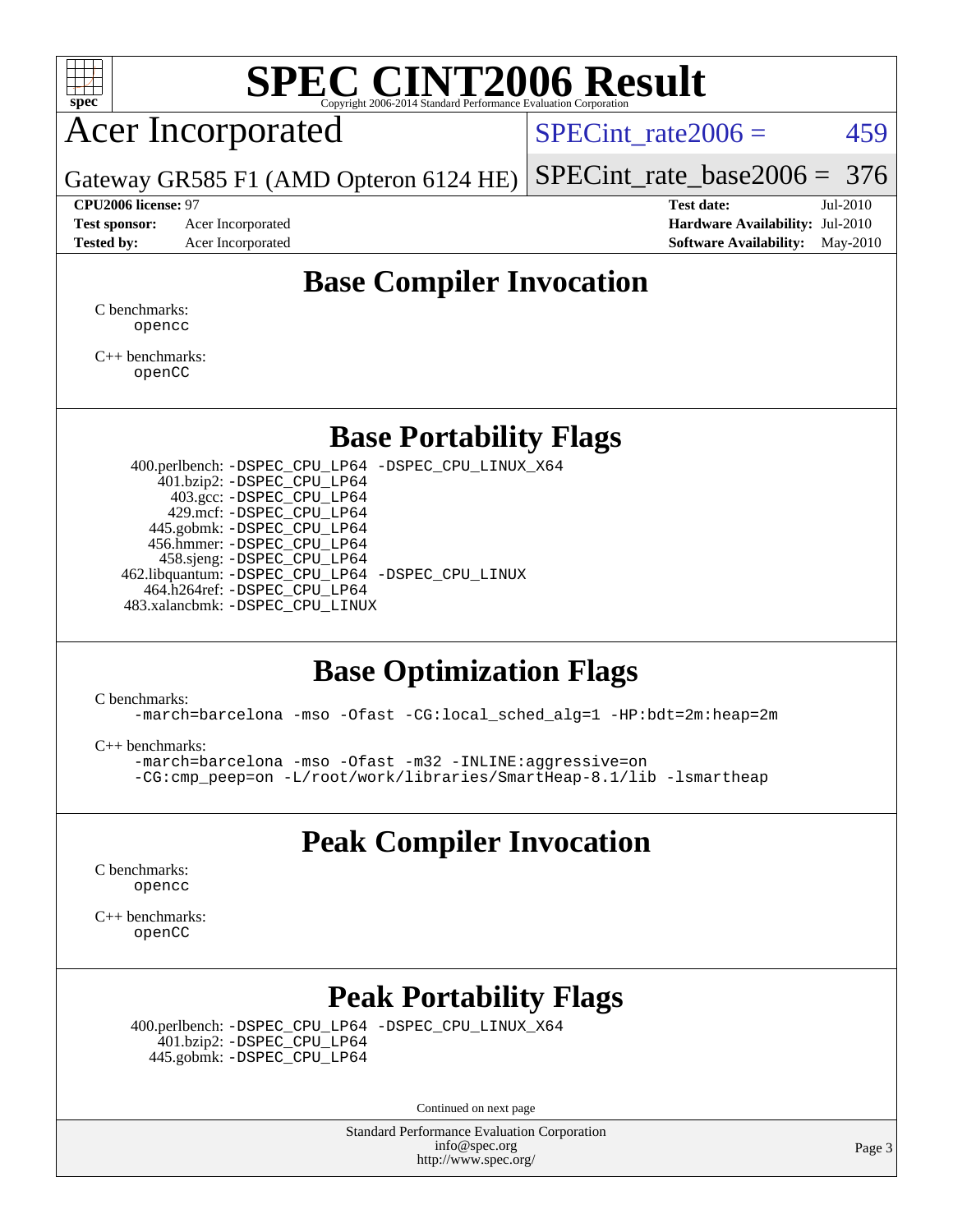

# **[SPEC CINT2006 Result](http://www.spec.org/auto/cpu2006/Docs/result-fields.html#SPECCINT2006Result)**

Acer Incorporated

 $SPECTnt_rate2006 = 459$ 

Gateway GR585 F1 (AMD Opteron 6124 HE) [SPECint\\_rate\\_base2006 =](http://www.spec.org/auto/cpu2006/Docs/result-fields.html#SPECintratebase2006) 376

**[Test sponsor:](http://www.spec.org/auto/cpu2006/Docs/result-fields.html#Testsponsor)** Acer Incorporated **[Hardware Availability:](http://www.spec.org/auto/cpu2006/Docs/result-fields.html#HardwareAvailability)** Jul-2010

**[CPU2006 license:](http://www.spec.org/auto/cpu2006/Docs/result-fields.html#CPU2006license)** 97 **[Test date:](http://www.spec.org/auto/cpu2006/Docs/result-fields.html#Testdate)** Jul-2010 **[Tested by:](http://www.spec.org/auto/cpu2006/Docs/result-fields.html#Testedby)** Acer Incorporated **[Software Availability:](http://www.spec.org/auto/cpu2006/Docs/result-fields.html#SoftwareAvailability)** May-2010

# **[Peak Portability Flags \(Continued\)](http://www.spec.org/auto/cpu2006/Docs/result-fields.html#PeakPortabilityFlags)**

 456.hmmer: [-DSPEC\\_CPU\\_LP64](http://www.spec.org/cpu2006/results/res2010q3/cpu2006-20100826-13066.flags.html#suite_peakPORTABILITY456_hmmer_DSPEC_CPU_LP64) 458.sjeng: [-DSPEC\\_CPU\\_LP64](http://www.spec.org/cpu2006/results/res2010q3/cpu2006-20100826-13066.flags.html#suite_peakPORTABILITY458_sjeng_DSPEC_CPU_LP64) 462.libquantum: [-DSPEC\\_CPU\\_LP64](http://www.spec.org/cpu2006/results/res2010q3/cpu2006-20100826-13066.flags.html#suite_peakPORTABILITY462_libquantum_DSPEC_CPU_LP64) [-DSPEC\\_CPU\\_LINUX](http://www.spec.org/cpu2006/results/res2010q3/cpu2006-20100826-13066.flags.html#b462.libquantum_peakCPORTABILITY_DSPEC_CPU_LINUX) 464.h264ref: [-DSPEC\\_CPU\\_LP64](http://www.spec.org/cpu2006/results/res2010q3/cpu2006-20100826-13066.flags.html#suite_peakPORTABILITY464_h264ref_DSPEC_CPU_LP64) 483.xalancbmk: [-DSPEC\\_CPU\\_LINUX](http://www.spec.org/cpu2006/results/res2010q3/cpu2006-20100826-13066.flags.html#b483.xalancbmk_peakCXXPORTABILITY_DSPEC_CPU_LINUX)

## **[Peak Optimization Flags](http://www.spec.org/auto/cpu2006/Docs/result-fields.html#PeakOptimizationFlags)**

[C benchmarks](http://www.spec.org/auto/cpu2006/Docs/result-fields.html#Cbenchmarks):

Standard Performance Evaluation Corporation [info@spec.org](mailto:info@spec.org) <http://www.spec.org/> Page 4 400.perlbench: [-march=barcelona](http://www.spec.org/cpu2006/results/res2010q3/cpu2006-20100826-13066.flags.html#user_peakCCLD400_perlbench_F-march_8ea39521cada96f307a04d0b8b9c6ffb) [-mso](http://www.spec.org/cpu2006/results/res2010q3/cpu2006-20100826-13066.flags.html#user_peakCCLD400_perlbench_F-mso) [-fb\\_create fbdata](http://www.spec.org/cpu2006/results/res2010q3/cpu2006-20100826-13066.flags.html#user_peakPASS1_CFLAGSPASS1_LDFLAGS400_perlbench_F-fb_create_filename)(pass 1) [-fb\\_opt fbdata](http://www.spec.org/cpu2006/results/res2010q3/cpu2006-20100826-13066.flags.html#user_peakPASS2_CFLAGSPASS2_LDFLAGS400_perlbench_F-fb_opt_filename)(pass 2) [-Ofast](http://www.spec.org/cpu2006/results/res2010q3/cpu2006-20100826-13066.flags.html#user_peakCOPTIMIZE400_perlbench_F-Ofast) [-IPA:plimit=20000](http://www.spec.org/cpu2006/results/res2010q3/cpu2006-20100826-13066.flags.html#user_peakCOPTIMIZE400_perlbench_F-IPA:plimit_89e6fd9421ace0d5dab294a0a1b8be33) [-LNO:opt=0](http://www.spec.org/cpu2006/results/res2010q3/cpu2006-20100826-13066.flags.html#user_peakCOPTIMIZE400_perlbench_F-LNO:opt_b91e8b13d06f45039299c6496cc69a5f) [-OPT:unroll\\_times\\_max=8](http://www.spec.org/cpu2006/results/res2010q3/cpu2006-20100826-13066.flags.html#user_peakCOPTIMIZE400_perlbench_F-OPT:unroll_times_max_1ad8852298ca2c36a68b2d007aae0e22) [-OPT:unroll\\_size=256](http://www.spec.org/cpu2006/results/res2010q3/cpu2006-20100826-13066.flags.html#user_peakCOPTIMIZE400_perlbench_F-OPT:unroll_size_dfa492f42f50f580c3837c8b22d14f27) [-OPT:unroll\\_level=2](http://www.spec.org/cpu2006/results/res2010q3/cpu2006-20100826-13066.flags.html#user_peakCOPTIMIZE400_perlbench_F-OPT:unroll_level_2cd767e66711a193dd7aad8ffe1e4d20) [-OPT:keep\\_ext=on](http://www.spec.org/cpu2006/results/res2010q3/cpu2006-20100826-13066.flags.html#user_peakCOPTIMIZE400_perlbench_F-OPT:keep_ext_4dbb9969188886aadf10437ce9577910) [-WOPT:if\\_conv=0](http://www.spec.org/cpu2006/results/res2010q3/cpu2006-20100826-13066.flags.html#user_peakCOPTIMIZE400_perlbench_F-WOPT:if_conv_3763321a358ff896b32d6152fd83e145) [-CG:local\\_sched\\_alg=1](http://www.spec.org/cpu2006/results/res2010q3/cpu2006-20100826-13066.flags.html#user_peakCOPTIMIZE400_perlbench_F-CG:local_sched_alg_2175ca61f1a2717f1ec57b14995b9e7a) [-CG:unroll\\_fb\\_req=on](http://www.spec.org/cpu2006/results/res2010q3/cpu2006-20100826-13066.flags.html#user_peakCOPTIMIZE400_perlbench_F-CG:unroll_fb_req_6669f978801820a53c68eded7a4f0485) [-HP:bdt=2m:heap=2m](http://www.spec.org/cpu2006/results/res2010q3/cpu2006-20100826-13066.flags.html#user_peakCOPTIMIZE400_perlbench_F-HUGEPAGE_855e97383b49831f390a2af16fe7202f) 401.bzip2: [-march=barcelona](http://www.spec.org/cpu2006/results/res2010q3/cpu2006-20100826-13066.flags.html#user_peakCCLD401_bzip2_F-march_8ea39521cada96f307a04d0b8b9c6ffb) [-mso](http://www.spec.org/cpu2006/results/res2010q3/cpu2006-20100826-13066.flags.html#user_peakCCLD401_bzip2_F-mso) [-fb\\_create fbdata](http://www.spec.org/cpu2006/results/res2010q3/cpu2006-20100826-13066.flags.html#user_peakPASS1_CFLAGSPASS1_LDFLAGS401_bzip2_F-fb_create_filename)(pass 1) [-fb\\_opt fbdata](http://www.spec.org/cpu2006/results/res2010q3/cpu2006-20100826-13066.flags.html#user_peakPASS2_CFLAGSPASS2_LDFLAGS401_bzip2_F-fb_opt_filename)(pass 2) [-O3](http://www.spec.org/cpu2006/results/res2010q3/cpu2006-20100826-13066.flags.html#user_peakCOPTIMIZE401_bzip2_F-O3) [-OPT:alias=disjoint](http://www.spec.org/cpu2006/results/res2010q3/cpu2006-20100826-13066.flags.html#user_peakCOPTIMIZE401_bzip2_F-OPT:alias_af85d624bc8c113f27b06a81a9df063d) [-OPT:goto=off](http://www.spec.org/cpu2006/results/res2010q3/cpu2006-20100826-13066.flags.html#user_peakCOPTIMIZE401_bzip2_F-OPT:goto_b8760493db7ddb90acc865b6d90bb5de) [-CG:local\\_sched\\_alg=1](http://www.spec.org/cpu2006/results/res2010q3/cpu2006-20100826-13066.flags.html#user_peakCOPTIMIZE401_bzip2_F-CG:local_sched_alg_2175ca61f1a2717f1ec57b14995b9e7a) [-HP:bdt=2m:heap=2m](http://www.spec.org/cpu2006/results/res2010q3/cpu2006-20100826-13066.flags.html#user_peakCOPTIMIZE401_bzip2_F-HUGEPAGE_855e97383b49831f390a2af16fe7202f) 403.gcc: [-march=barcelona](http://www.spec.org/cpu2006/results/res2010q3/cpu2006-20100826-13066.flags.html#user_peakCCLD403_gcc_F-march_8ea39521cada96f307a04d0b8b9c6ffb) [-mso](http://www.spec.org/cpu2006/results/res2010q3/cpu2006-20100826-13066.flags.html#user_peakCCLD403_gcc_F-mso) [-fb\\_create fbdata](http://www.spec.org/cpu2006/results/res2010q3/cpu2006-20100826-13066.flags.html#user_peakPASS1_CFLAGSPASS1_LDFLAGS403_gcc_F-fb_create_filename)(pass 1) [-fb\\_opt fbdata](http://www.spec.org/cpu2006/results/res2010q3/cpu2006-20100826-13066.flags.html#user_peakPASS2_CFLAGSPASS2_LDFLAGS403_gcc_F-fb_opt_filename)(pass 2) [-Ofast](http://www.spec.org/cpu2006/results/res2010q3/cpu2006-20100826-13066.flags.html#user_peakCOPTIMIZE403_gcc_F-Ofast) [-LNO:trip\\_count=256](http://www.spec.org/cpu2006/results/res2010q3/cpu2006-20100826-13066.flags.html#user_peakCOPTIMIZE403_gcc_F-LNO:trip_count_fda57506a3ecf9651535a9a8fb03b434) [-LNO:prefetch\\_ahead=10](http://www.spec.org/cpu2006/results/res2010q3/cpu2006-20100826-13066.flags.html#user_peakCOPTIMIZE403_gcc_F-LNO:prefetch_ahead_dd92ad2fa0fda9c22e1b1c18e5a8e304) [-CG:cmp\\_peep=on](http://www.spec.org/cpu2006/results/res2010q3/cpu2006-20100826-13066.flags.html#user_peakCOPTIMIZE403_gcc_F-CG:cmp_peep_ab90c979e95bee1f1f617a32622424ed) [-m32](http://www.spec.org/cpu2006/results/res2010q3/cpu2006-20100826-13066.flags.html#user_peakCOPTIMIZE403_gcc_F-m32) [-HP:bdt=2m:heap=2m](http://www.spec.org/cpu2006/results/res2010q3/cpu2006-20100826-13066.flags.html#user_peakCOPTIMIZE403_gcc_F-HUGEPAGE_855e97383b49831f390a2af16fe7202f) [-GRA:unspill=on](http://www.spec.org/cpu2006/results/res2010q3/cpu2006-20100826-13066.flags.html#user_peakCOPTIMIZE403_gcc_F-GRA:unspill_1a6c98043856890311246be72b057593) [-IPA:small\\_pu=200](http://www.spec.org/cpu2006/results/res2010q3/cpu2006-20100826-13066.flags.html#user_peakCOPTIMIZE403_gcc_F-IPA:small_pu_9e003d10925fc6bd9336e5337d9e3a22) 429.mcf: [-march=barcelona](http://www.spec.org/cpu2006/results/res2010q3/cpu2006-20100826-13066.flags.html#user_peakCCLD429_mcf_F-march_8ea39521cada96f307a04d0b8b9c6ffb) [-mso](http://www.spec.org/cpu2006/results/res2010q3/cpu2006-20100826-13066.flags.html#user_peakCCLD429_mcf_F-mso) [-O3](http://www.spec.org/cpu2006/results/res2010q3/cpu2006-20100826-13066.flags.html#user_peakCOPTIMIZE429_mcf_F-O3) [-ipa](http://www.spec.org/cpu2006/results/res2010q3/cpu2006-20100826-13066.flags.html#user_peakCOPTIMIZE429_mcf_F-ipa) [-INLINE:aggressive=on](http://www.spec.org/cpu2006/results/res2010q3/cpu2006-20100826-13066.flags.html#user_peakCOPTIMIZE429_mcf_F-INLINE:aggressive_e14807c0a1e56a6a83cb25ab07c7ae8a) [-CG:gcm=off](http://www.spec.org/cpu2006/results/res2010q3/cpu2006-20100826-13066.flags.html#user_peakCOPTIMIZE429_mcf_F-CG:gcm_3afc0477d086a9a9afc1ccea25488f06) [-GRA:prioritize\\_by\\_density=on](http://www.spec.org/cpu2006/results/res2010q3/cpu2006-20100826-13066.flags.html#user_peakCOPTIMIZE429_mcf_F-GRA:prioritize_by_density_342c4fb73fe18829f920373223f095a5) [-m32](http://www.spec.org/cpu2006/results/res2010q3/cpu2006-20100826-13066.flags.html#user_peakCOPTIMIZE429_mcf_F-m32) [-HP:bdt=2m:heap=2m](http://www.spec.org/cpu2006/results/res2010q3/cpu2006-20100826-13066.flags.html#user_peakCOPTIMIZE429_mcf_F-HUGEPAGE_855e97383b49831f390a2af16fe7202f) 445.gobmk: [-march=barcelona](http://www.spec.org/cpu2006/results/res2010q3/cpu2006-20100826-13066.flags.html#user_peakCCLD445_gobmk_F-march_8ea39521cada96f307a04d0b8b9c6ffb) [-mso](http://www.spec.org/cpu2006/results/res2010q3/cpu2006-20100826-13066.flags.html#user_peakCCLD445_gobmk_F-mso) [-fb\\_create fbdata](http://www.spec.org/cpu2006/results/res2010q3/cpu2006-20100826-13066.flags.html#user_peakPASS1_CFLAGSPASS1_LDFLAGS445_gobmk_F-fb_create_filename)(pass 1) [-fb\\_opt fbdata](http://www.spec.org/cpu2006/results/res2010q3/cpu2006-20100826-13066.flags.html#user_peakPASS2_CFLAGSPASS2_LDFLAGS445_gobmk_F-fb_opt_filename)(pass 2) [-O3](http://www.spec.org/cpu2006/results/res2010q3/cpu2006-20100826-13066.flags.html#user_peakCOPTIMIZE445_gobmk_F-O3) [-OPT:alias=restrict](http://www.spec.org/cpu2006/results/res2010q3/cpu2006-20100826-13066.flags.html#user_peakCOPTIMIZE445_gobmk_F-OPT:alias_f74f95116c143118d3b7a69b27e837c8) [-OPT:unroll\\_times\\_max=8](http://www.spec.org/cpu2006/results/res2010q3/cpu2006-20100826-13066.flags.html#user_peakCOPTIMIZE445_gobmk_F-OPT:unroll_times_max_1ad8852298ca2c36a68b2d007aae0e22) [-OPT:unroll\\_size=256](http://www.spec.org/cpu2006/results/res2010q3/cpu2006-20100826-13066.flags.html#user_peakCOPTIMIZE445_gobmk_F-OPT:unroll_size_dfa492f42f50f580c3837c8b22d14f27) [-OPT:unroll\\_level=2](http://www.spec.org/cpu2006/results/res2010q3/cpu2006-20100826-13066.flags.html#user_peakCOPTIMIZE445_gobmk_F-OPT:unroll_level_2cd767e66711a193dd7aad8ffe1e4d20) [-OPT:keep\\_ext=on](http://www.spec.org/cpu2006/results/res2010q3/cpu2006-20100826-13066.flags.html#user_peakCOPTIMIZE445_gobmk_F-OPT:keep_ext_4dbb9969188886aadf10437ce9577910) [-ipa](http://www.spec.org/cpu2006/results/res2010q3/cpu2006-20100826-13066.flags.html#user_peakCOPTIMIZE445_gobmk_F-ipa) [-IPA:plimit=750](http://www.spec.org/cpu2006/results/res2010q3/cpu2006-20100826-13066.flags.html#user_peakCOPTIMIZE445_gobmk_F-IPA:plimit_d12b7edf4800746ab824f3a01a8ce117) [-IPA:min\\_hotness=300](http://www.spec.org/cpu2006/results/res2010q3/cpu2006-20100826-13066.flags.html#user_peakCOPTIMIZE445_gobmk_F-IPA:min_hotness_a22c9a7839d9fc5b8df1b53fa3adec91) [-IPA:pu\\_reorder=1](http://www.spec.org/cpu2006/results/res2010q3/cpu2006-20100826-13066.flags.html#user_peakCOPTIMIZE445_gobmk_F-IPA:pu_reorder_05e26b42f44c94362cdc386b470e6fd6) [-LNO:prefetch=1](http://www.spec.org/cpu2006/results/res2010q3/cpu2006-20100826-13066.flags.html#user_peakCOPTIMIZE445_gobmk_F-LNO:prefetch_0e04e5068d643a77d1eab8e86f5e8697) [-LNO:ignore\\_feedback=off](http://www.spec.org/cpu2006/results/res2010q3/cpu2006-20100826-13066.flags.html#user_peakCOPTIMIZE445_gobmk_F-LNO:ignore_feedback_1d6d06f39185b277a955c10dfd0a9a73) [-CG:p2align=on](http://www.spec.org/cpu2006/results/res2010q3/cpu2006-20100826-13066.flags.html#user_peakCOPTIMIZE445_gobmk_F-CG:p2align_eb931ffc34bd15f54521908a4451bda2) [-CG:unroll\\_fb\\_req=on](http://www.spec.org/cpu2006/results/res2010q3/cpu2006-20100826-13066.flags.html#user_peakCOPTIMIZE445_gobmk_F-CG:unroll_fb_req_6669f978801820a53c68eded7a4f0485) [-HP:bdt=2m:heap=2m](http://www.spec.org/cpu2006/results/res2010q3/cpu2006-20100826-13066.flags.html#user_peakCOPTIMIZE445_gobmk_F-HUGEPAGE_855e97383b49831f390a2af16fe7202f) 456.hmmer: [-march=barcelona](http://www.spec.org/cpu2006/results/res2010q3/cpu2006-20100826-13066.flags.html#user_peakCCLD456_hmmer_F-march_8ea39521cada96f307a04d0b8b9c6ffb) [-mso](http://www.spec.org/cpu2006/results/res2010q3/cpu2006-20100826-13066.flags.html#user_peakCCLD456_hmmer_F-mso) [-fb\\_create fbdata](http://www.spec.org/cpu2006/results/res2010q3/cpu2006-20100826-13066.flags.html#user_peakPASS1_CFLAGSPASS1_LDFLAGS456_hmmer_F-fb_create_filename)(pass 1) [-fb\\_opt fbdata](http://www.spec.org/cpu2006/results/res2010q3/cpu2006-20100826-13066.flags.html#user_peakPASS2_CFLAGSPASS2_LDFLAGS456_hmmer_F-fb_opt_filename)(pass 2) [-Ofast](http://www.spec.org/cpu2006/results/res2010q3/cpu2006-20100826-13066.flags.html#user_peakCOPTIMIZE456_hmmer_F-Ofast) [-LNO:prefetch=0](http://www.spec.org/cpu2006/results/res2010q3/cpu2006-20100826-13066.flags.html#user_peakCOPTIMIZE456_hmmer_F-LNO:prefetch_697fbd9f9feab3edac5397fc7beec995) [-OPT:alias=disjoint](http://www.spec.org/cpu2006/results/res2010q3/cpu2006-20100826-13066.flags.html#user_peakCOPTIMIZE456_hmmer_F-OPT:alias_af85d624bc8c113f27b06a81a9df063d) [-OPT:unroll\\_times\\_max=8](http://www.spec.org/cpu2006/results/res2010q3/cpu2006-20100826-13066.flags.html#user_peakCOPTIMIZE456_hmmer_F-OPT:unroll_times_max_1ad8852298ca2c36a68b2d007aae0e22) [-OPT:unroll\\_size=256](http://www.spec.org/cpu2006/results/res2010q3/cpu2006-20100826-13066.flags.html#user_peakCOPTIMIZE456_hmmer_F-OPT:unroll_size_dfa492f42f50f580c3837c8b22d14f27) [-OPT:unroll\\_level=2](http://www.spec.org/cpu2006/results/res2010q3/cpu2006-20100826-13066.flags.html#user_peakCOPTIMIZE456_hmmer_F-OPT:unroll_level_2cd767e66711a193dd7aad8ffe1e4d20) [-OPT:keep\\_ext=on](http://www.spec.org/cpu2006/results/res2010q3/cpu2006-20100826-13066.flags.html#user_peakCOPTIMIZE456_hmmer_F-OPT:keep_ext_4dbb9969188886aadf10437ce9577910) [-CG:local\\_sched\\_alg=1](http://www.spec.org/cpu2006/results/res2010q3/cpu2006-20100826-13066.flags.html#user_peakCOPTIMIZE456_hmmer_F-CG:local_sched_alg_2175ca61f1a2717f1ec57b14995b9e7a) [-CG:cflow=0](http://www.spec.org/cpu2006/results/res2010q3/cpu2006-20100826-13066.flags.html#user_peakCOPTIMIZE456_hmmer_F-CG:cflow_75ba632a6a95410c488fc5f313a16b42) [-CG:push\\_pop\\_int\\_saved\\_regs=off](http://www.spec.org/cpu2006/results/res2010q3/cpu2006-20100826-13066.flags.html#user_peakCOPTIMIZE456_hmmer_F-CG:push_pop_int_saved_regs_ae095e4f8df972ca26c2c920052f27bf) [-CG:cmp\\_peep=on](http://www.spec.org/cpu2006/results/res2010q3/cpu2006-20100826-13066.flags.html#user_peakCOPTIMIZE456_hmmer_F-CG:cmp_peep_ab90c979e95bee1f1f617a32622424ed) [-HP:bdt=2m:heap=2m](http://www.spec.org/cpu2006/results/res2010q3/cpu2006-20100826-13066.flags.html#user_peakCOPTIMIZE456_hmmer_F-HUGEPAGE_855e97383b49831f390a2af16fe7202f) 458.sjeng: [-march=barcelona](http://www.spec.org/cpu2006/results/res2010q3/cpu2006-20100826-13066.flags.html#user_peakCCLD458_sjeng_F-march_8ea39521cada96f307a04d0b8b9c6ffb) [-mso](http://www.spec.org/cpu2006/results/res2010q3/cpu2006-20100826-13066.flags.html#user_peakCCLD458_sjeng_F-mso) [-fb\\_create fbdata](http://www.spec.org/cpu2006/results/res2010q3/cpu2006-20100826-13066.flags.html#user_peakPASS1_CFLAGSPASS1_LDFLAGS458_sjeng_F-fb_create_filename)(pass 1) [-fb\\_opt fbdata](http://www.spec.org/cpu2006/results/res2010q3/cpu2006-20100826-13066.flags.html#user_peakPASS2_CFLAGSPASS2_LDFLAGS458_sjeng_F-fb_opt_filename)(pass 2) [-O3](http://www.spec.org/cpu2006/results/res2010q3/cpu2006-20100826-13066.flags.html#user_peakCOPTIMIZE458_sjeng_F-O3) [-ipa](http://www.spec.org/cpu2006/results/res2010q3/cpu2006-20100826-13066.flags.html#user_peakCOPTIMIZE458_sjeng_F-ipa) [-LNO:ignore\\_feedback=off](http://www.spec.org/cpu2006/results/res2010q3/cpu2006-20100826-13066.flags.html#user_peakCOPTIMIZE458_sjeng_F-LNO:ignore_feedback_1d6d06f39185b277a955c10dfd0a9a73) -LNO:full unroll=10 [-LNO:fusion=0](http://www.spec.org/cpu2006/results/res2010q3/cpu2006-20100826-13066.flags.html#user_peakCOPTIMIZE458_sjeng_F-LNO:fusion_780806b4edf541d16351f44d74cd5b96) [-LNO:fission=2](http://www.spec.org/cpu2006/results/res2010q3/cpu2006-20100826-13066.flags.html#user_peakCOPTIMIZE458_sjeng_F-LNO:fission_5cab2649267e6bc8b61d14b4fdbc5ab6) Continued on next page